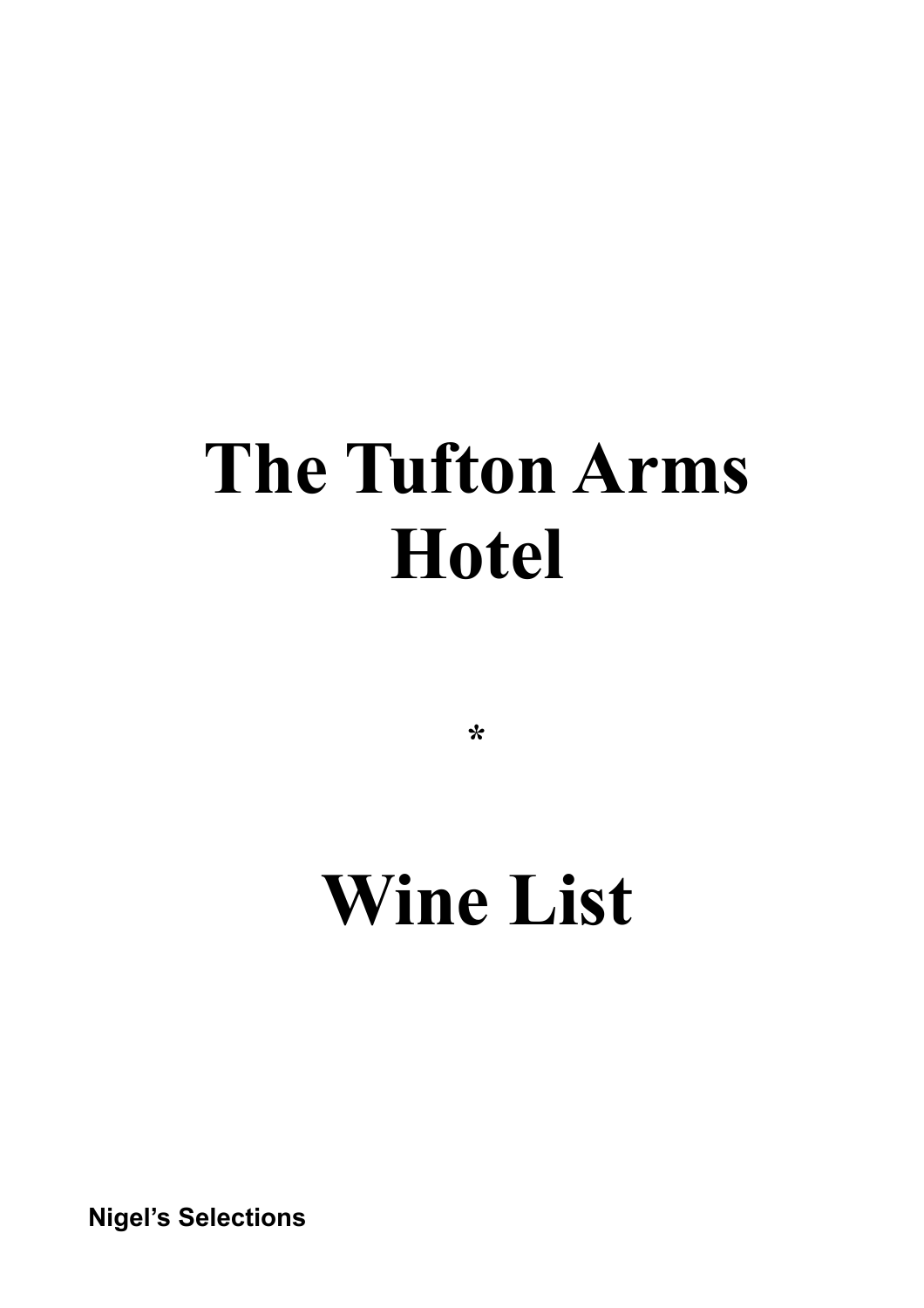#### **White**

| 86  | Pinot Grigio, Bella Modella<br>A joy, refreshing, well-made Pinot Grigio.                                                                                                                                                                                                                                                                                                              | £19.95 |
|-----|----------------------------------------------------------------------------------------------------------------------------------------------------------------------------------------------------------------------------------------------------------------------------------------------------------------------------------------------------------------------------------------|--------|
| 151 | 2019 Fairhall Downs, Sauvignon Blanc, Marlborough<br>This premium Marlborough sauvignon is one of just a handful of producers that grow and<br>harvest all their own single vineyard grapes and this shines through. This wine has a balance<br>of taste, length of palate and sophistication that set it apart from most of the competition!!!<br>Do try it and you will be rewarded. | £29.45 |
| 143 | 2019 Chenin Blanc, Windmeul Winery<br>Gorgeous Chenin, not my favourite grape, but this made me change my mind! Refreshing, full,<br>and satisfying all in one glass!                                                                                                                                                                                                                  | £24.95 |
| 156 | 2017 Gran Riserva, Sibaris, Chardonnay, Undurraga<br>Simply staggering for the price level, a nose of vanilla, oak and fruit give way to a broad rich<br>palate that is balanced by a minerality and acidity that is so good!                                                                                                                                                          | £25.95 |
| Red |                                                                                                                                                                                                                                                                                                                                                                                        |        |

*160* **2013 Leyda Syrah, Terroir Hunter, Underugga** £32.95 *Again meticulous attention to detail and only 650 cases made, I managed originally to buy 40 of these and sold them all but then managed to find what I imagine is the last 60 left in the world! Think French Hermitage in character that has fooled a few noted wine tasters and you will realise why I am so keen on this wine!!! Simply amazing value on a wine list or at just £114 a case of 6 in the shop as is the sister Pinot Noir that I could just as easy wax lyrical on!*

#### **71 2014 Bergerie L'Hortus, Pic St Loup** *E28.95*

*Elegant Rhone style wine from this highly rated cult Languedoc producer, classic Rhone assemblage of Grenache, Mouvedre and Syrah produce a rich intense, spicy, peppery wine which is a perfect complement to our wonderful local lamb.*

#### 96 **2018 Neropasso, Biscardo** £25.95

*Recommended whilst fishing by Australian Master of Wine Miles Corish this a great inexpensive food wine, a big wine with a real soft depth of fruit and flavour. A warning in that, trying this normally leads to buying some from the shop!!!*

#### 61 **Beaujolais Village, Manoir du Carra** £26.95

*A proper Beaujolais-Village made with 100% Gamay from 60 year old vines with no filtration and very low yields resulting in an intense very satisfying wine. Not the cheapest Villages but one of the best!* 

### **Country Wines**

### **Dry White**

*3* **2017 Chardonnay, Aliwen, Reserva, Chile** £19.45  *This soft chardonnay has a good balanced acidity aligned with some real richness of fruit and length of palate*. *Really good value*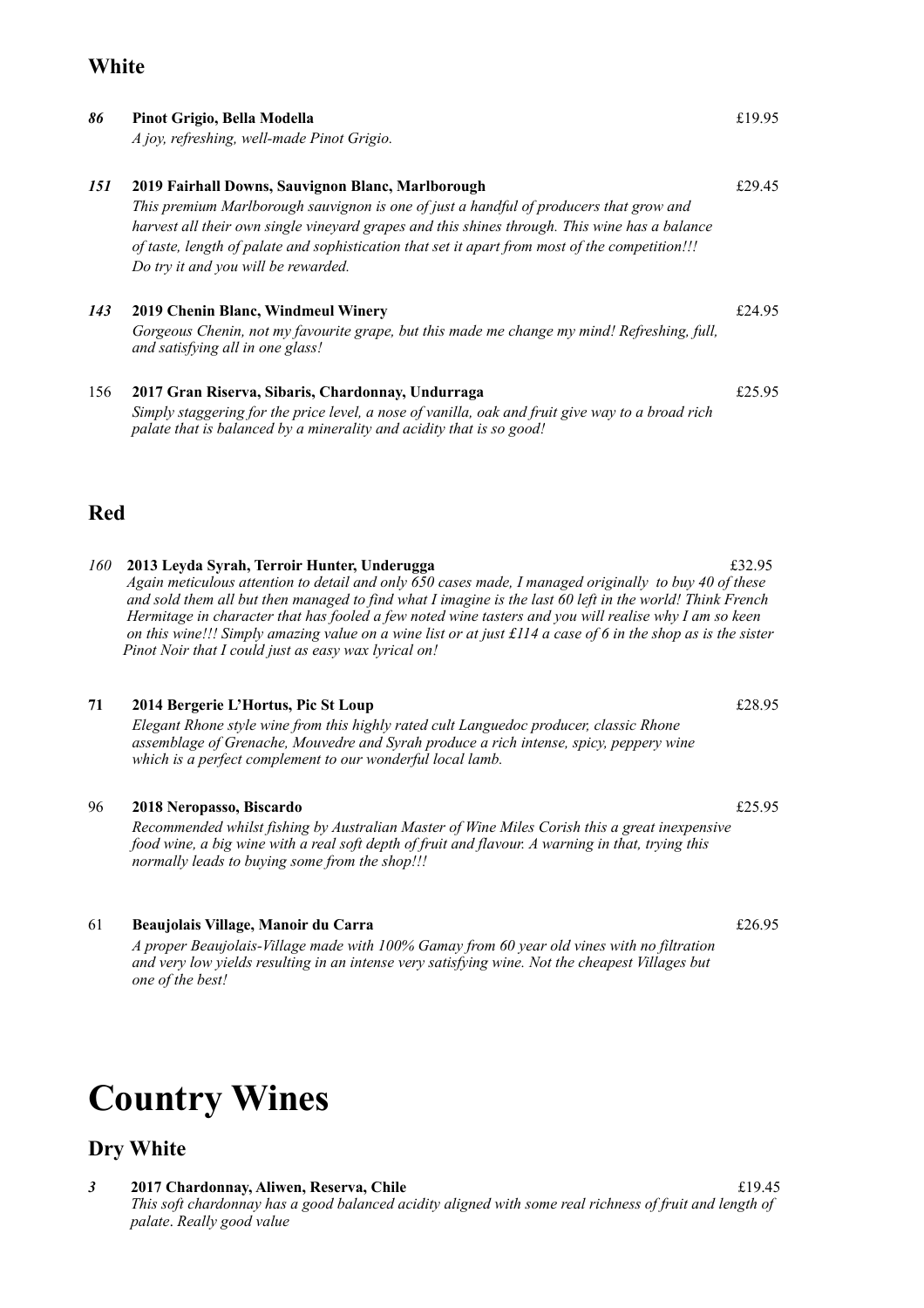| 5    | Sauvignon Blanc, De Martino Estate, Chile<br>High quality refreshing Chilean Sauvignon that has some length and finesse.                                                                                                                      | £19.95 |
|------|-----------------------------------------------------------------------------------------------------------------------------------------------------------------------------------------------------------------------------------------------|--------|
| Rosé |                                                                                                                                                                                                                                               |        |
| 167  | 2019 Bella Modella, Pinot Grigio Rose<br>Delightful pale pink rose with summer berries and a crisp finish                                                                                                                                     | £19.95 |
| Red  |                                                                                                                                                                                                                                               |        |
| 10   | Cabernet Sauvignon, La Cave Cachee, France<br>A good varietal with plenty of black fruits.                                                                                                                                                    | £17.95 |
| 12   | 2018 Merlot, Chacotero, Chile<br>Our house Merlot that I am quite delighted with. Plums and damsons with a suggestion<br>of spice combine in a wine of a surprising length and power. Delicious on its own or with<br>food, take your choice! | £17.95 |

### **Sparkling Wines**

| <b>20</b> | Prosecco Ca Belli<br>Beautiful prosecco, full of apples and pears with a long creamy finish, how it should be!              | £23.95  |
|-----------|-----------------------------------------------------------------------------------------------------------------------------|---------|
| 22        | <b>Roland Chardin, Tradition</b><br>High quality champagne from a smaller grower doing a first-class job that we are        | £42.95  |
|           | proud to use as our house champagne. Dry and yeasty with a full long palate.                                                |         |
| 24        | Lanson Champagne Le Rose, Brut                                                                                              | £52.50  |
|           | Over 50% Pinot Noir gives a softer feel yet it is still fresh and complex with lovely fruit and<br>mineral note, very good. |         |
| 28        | <b>Krug Grande Cuvée</b>                                                                                                    | £175.00 |
|           | Exquisite quality. A blend of several vintages which has length, depth, elegance and<br>a beautiful bouquet.                |         |

### **Claret**

*31* **2015 Chateau Larroque,** £34.95 *Situated alongside Graves, this blend of Merlot, Cabernet Sauvignon and Cabernet Franc has a savory typically Graves feel and won a decanter platinum award in this vintage. Decent claret.* 

#### **32 2006 Chateau Petrus Gaia No2** £35.95

*Well at least we can say we have had a bottle of Petrus! This actually comes from the village of Petrus which lies in the Entre des Mers. beneath St Emilion. It is a Cabernet/Merlot mix and 2006 was a good year for the estate.*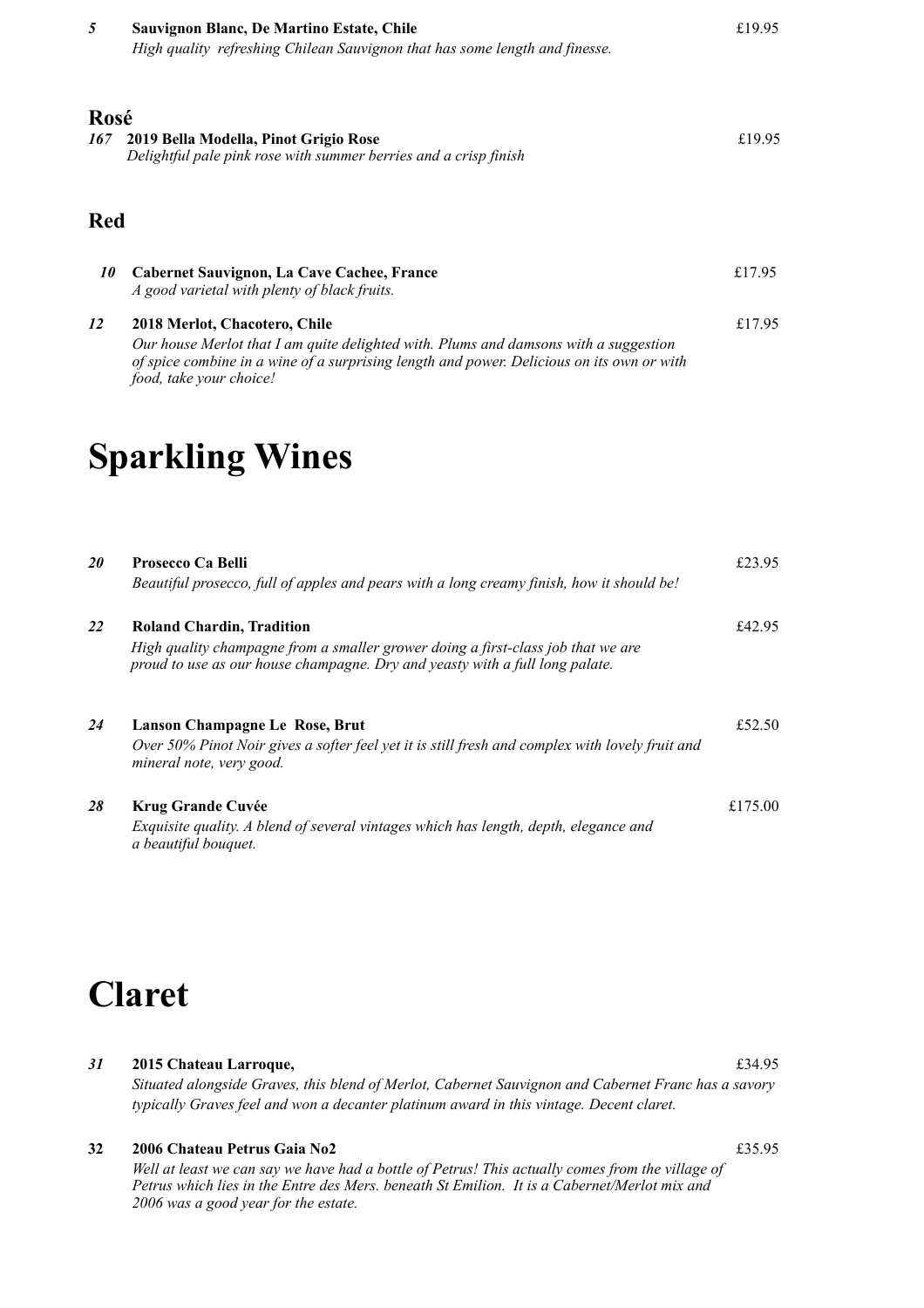| 33 | 2016 Chateau Noaillac, Medoc, Grand Vin                                                                                                                    | £29.95 |
|----|------------------------------------------------------------------------------------------------------------------------------------------------------------|--------|
|    | Really good left bank claret, blackberry fruit, hints of violets on the attractive bouquet with properly                                                   |        |
|    | integrated tannins, rich, rewarding and satisfying.                                                                                                        |        |
| 34 | 2014 Chateau Siaurac, Lalande de Pomerol                                                                                                                   | £42.50 |
|    | Velvety, unctuous, smooth with that satiny juicy Pomerol mouthfeel. Lovely!                                                                                |        |
| 35 | 2006 Les Allees de Cantemerle                                                                                                                              | £34.95 |
|    | The second wine of Chateau Cantemerle in a good year for the Chateau. Cabernet Sauvignon<br>based claret from the left bank, honest, fragrant and savoury! |        |
| 36 | 2006 Domaine de Chevalier, Pessac-Leognan                                                                                                                  | £64.75 |
|    | Delicate nose of ripe, red fruit, discreet oak. Mature, full, generous palate with attractive delicate texture.<br>Always good, this a very fine Pessac.   |        |
| 39 | 2004 Leoville Barton, Saint Julian                                                                                                                         | £99.50 |
|    | The 2004 is a classic Leoville-Barton. Concentrated, with loads of smoke, creme de cassis,                                                                 |        |
|    | forest floor, and earthy notes emerge from this impressive Leoville. universally admired                                                                   |        |

**Red Burgundy**

*by the critics and priced to drink!*

#### *43* **2018 Bourgogne Pinot Noir, Vielles Vignes, Domaine Nudant**

*£33.75*

| Elegant style Pinot with attractive summer berry aromas and soft palate. This is a delicious answer to |  |
|--------------------------------------------------------------------------------------------------------|--|
| the wave of New World Pinots hitting the shelves. Traditional and classy.                              |  |

| 44 | 2013 Maranges, Vielle Vignes, Matrot<br>Southern most AC of the Cotes de Beaune giving robust pinots that offer some value                                                                          | £38.95 |
|----|-----------------------------------------------------------------------------------------------------------------------------------------------------------------------------------------------------|--------|
| 45 | 2002 Gevrey Chambertin, Vielles Vignes, Vincent Giradin<br>Great Gevrey that as with many 2002's has repaid cellaring handsomely. There is still plenty of<br>power, life and enjoyment left here!! | £79.50 |
| 46 | 2013 Corton-Bressandes Grand Cru, Domaine Nudant<br>Suave, characterful Grand Cru burgundy with some weight as you would expect, at a price that<br><i>offers some value!</i>                       | £98.75 |

### **White Burgundy**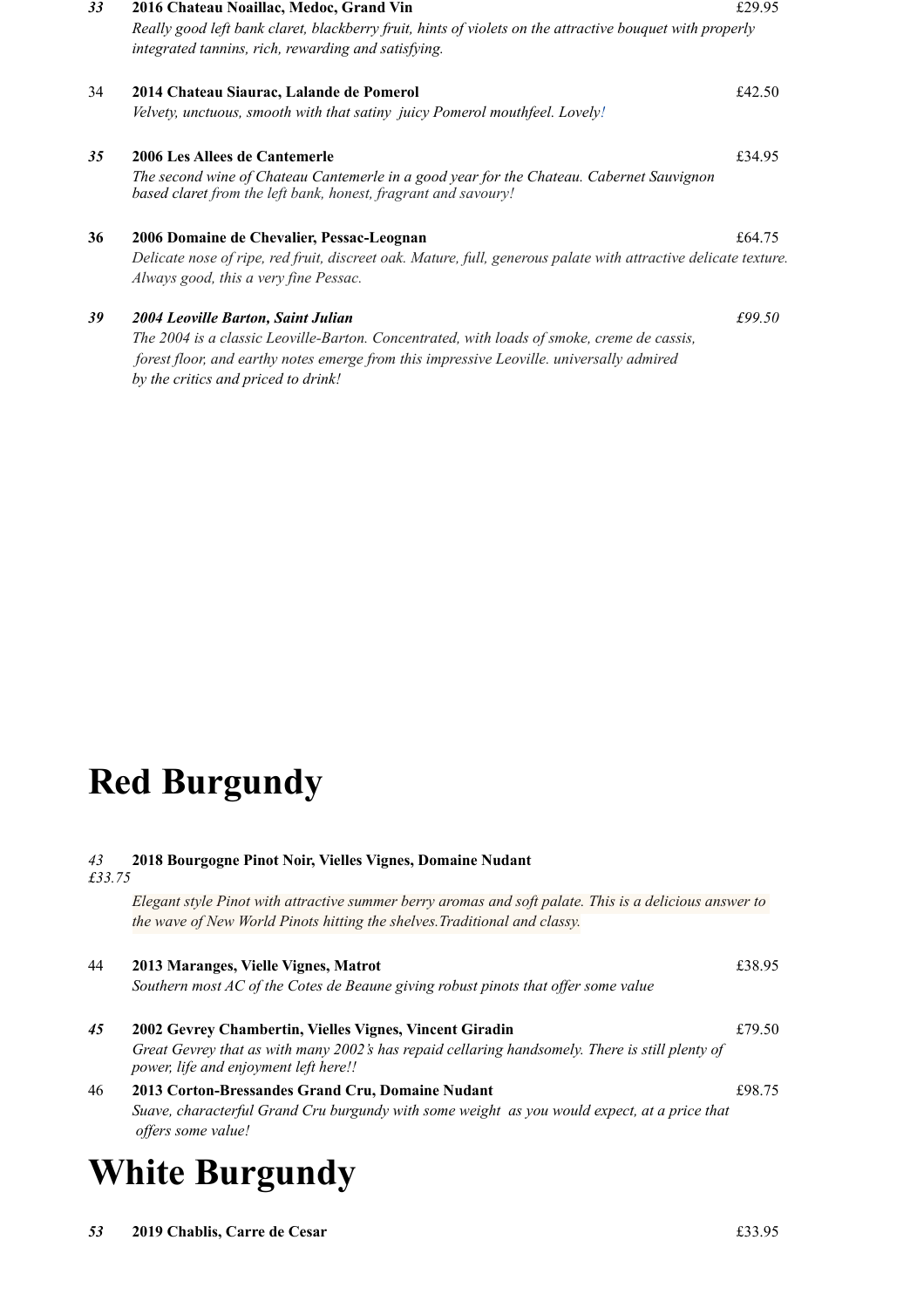*Delightful Chablis mineral character here, that I always look for combined with soft attractive apples on the palate with a hint of oyster shells! It has a sophistication and length of palate that is delightful*

 *£43.50 54* **2020 Macon-Solutre, Seve** £31.95 *Lovely single Domaine Macon as it should be and rarely is! 55* **2019 Saint-Veran, Michel Chave & Fils**£32.50 *Good minerality with a fresh acidity* **56 2012 Chablis Grand Cru, Les Preuses** £65.00 *Grand Cru Chablis is designed to age and at 10 years old now, this is worth the wait! Les Preuses is the richest of the Grand Cru vinyards. Which results in a delightful combination of classic minerality and the richer charcteristics of the chardonnay grape, absolutely delicious and a snip at the price!* **57 2018 Mersault Nudant Jean-Rene** £64.95 *Ripe acidity freshens flavours of buttered toast with traces of honey, nuts, and tropical fruit. Unctuous burgundy. 58* **2017 Saint-Aubin 1er Cru, Les Champlots, Bachey-Legros et Fils** £64.95 *Top notch, rich buttery and complex! 59* **2019 Pouilly-Fuisse, Les Vieux Murs, Jean Loron** 

*Good fruit with a citrus nose, followed by a ripe full, opulent palate that is still further balanced by a racy acidity that runs through the wine. Lovely!*

### **Beaujolais – Red**

61 **Beaujolais Village, Manoir du Carra** £26.95

*A proper Beaujolais-Village made with 100% Gamay from 60 year old vines with no filtration and very low yields resulting in an intense very satisfying wine. Not the cheapest Villages but one of the best!* 

**62 2018 Domaine de Colette, Vielle Vignes, Regnie** £34.50 *The most recent and perhaps the most difficult to remember of the 10 Beaujolais Cru's, however you will remember it after trying this superb effort! 80 year old vines, no filtration and minimal intervention bring a concentration of fruit and pleasure to the wine that is a delight.*

### **Rhône - White**

*66* **Chateau de Jau, Cotes du Roussillon,** £23.95 *A Southern Rhone blend based on Vermintino, rich, tropical and balanced.*

### **Rhône - Red**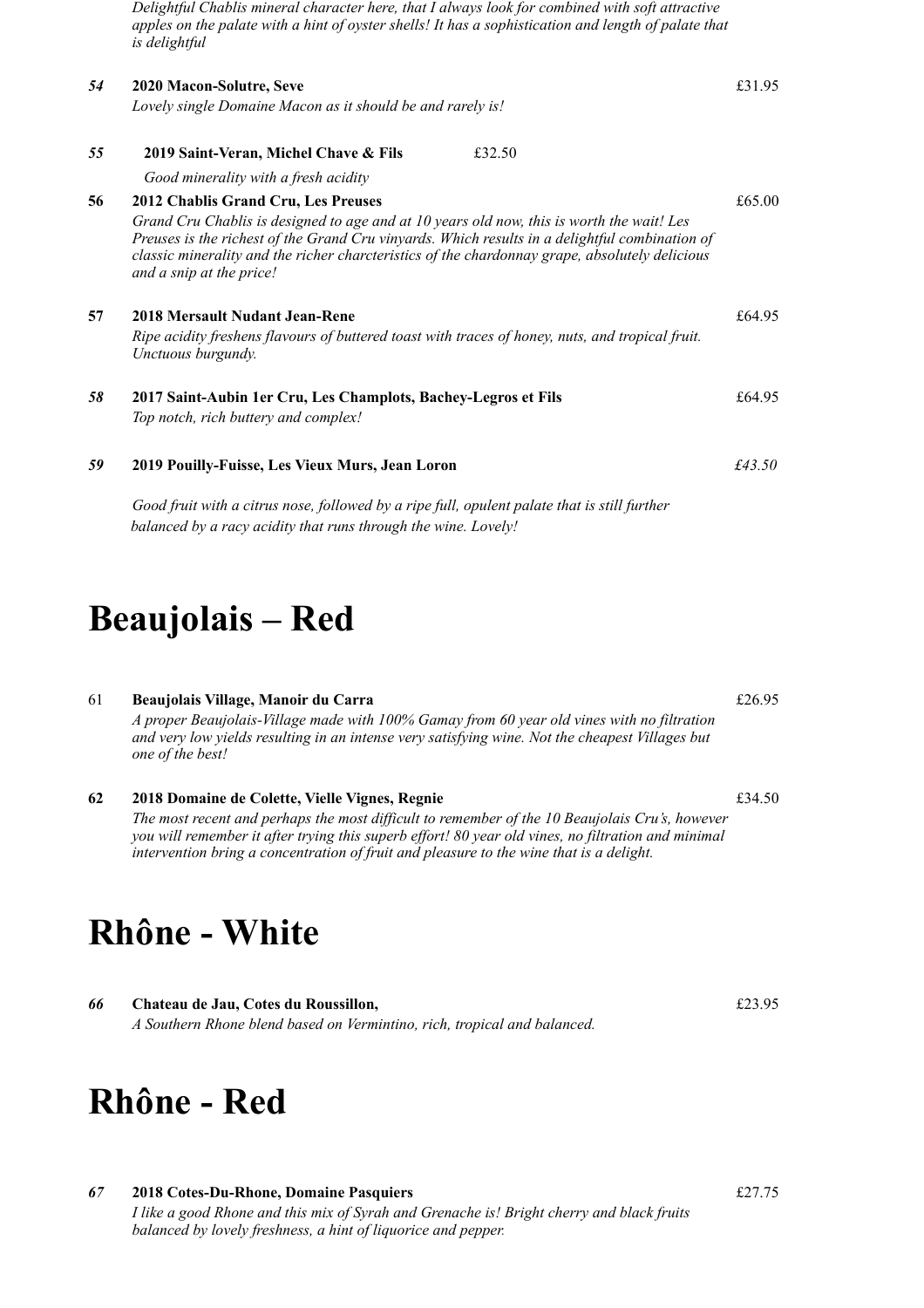| 68 | 2010 Gigondas, Domaine Les Pallierres, Terrasse du Diable                                                                                                                                                                                                                                                                                                                           | £49.50  |
|----|-------------------------------------------------------------------------------------------------------------------------------------------------------------------------------------------------------------------------------------------------------------------------------------------------------------------------------------------------------------------------------------|---------|
|    | Very highly regarded Gigondas by Janice Robinson in a great year. A proper Rhone wine, 90% grenache<br>with real power to boot!A great accompaniment to lamb and game.                                                                                                                                                                                                              |         |
| 69 | 1997, MAGNUMS, Hermitage "La Chapelle", Jaboulet Aine                                                                                                                                                                                                                                                                                                                               | £220.00 |
|    | Recently tasted by Falstaff wine magazine and given a 97! Mineral primed scent: Walled<br>strawberry and balsamic herbs, truffles, floral. Elegant palate, mineral pressure without<br>heaviness, sinewy, a granite fist in velvet glove, transparent and clear in construction. A tannin<br>of almost corporeal substance, yet full, without astringency. Near the maturity level. |         |
| 70 | 1999 Clos de L'Oratoire Des Papes, CNDP                                                                                                                                                                                                                                                                                                                                             | £59.50  |
|    | Classic, mature Chateauneuf-du-pape from a great vintage in the Rhone                                                                                                                                                                                                                                                                                                               |         |
| 71 | 2014 Bergerie L'Hortus, Pic St Loup                                                                                                                                                                                                                                                                                                                                                 | £29.95  |
|    | Elegant Rhone style wine from this highly rated cult Languedoc producer, classic Rhone<br>assemblage of Grenache, Mouvedre and Syrah produce a rich intense, spicy, peppery wine<br>which is a perfect compliment to our wonderful local lamb.                                                                                                                                      |         |
| 73 | 1996 Barbe Rac, Chateauneuf du Pape, Chapoutier                                                                                                                                                                                                                                                                                                                                     | £88.50  |
|    | The world famous Barbe Rac in a great year.                                                                                                                                                                                                                                                                                                                                         |         |
|    | Alsace                                                                                                                                                                                                                                                                                                                                                                              |         |

| 2018 Gewurztraminer, Hatschbourg, Grand Cru, Joseph Cattin                                                          | £33.95 |
|---------------------------------------------------------------------------------------------------------------------|--------|
| Hints of exotic fruits combined with spicy notes. The nicely balanced richness is offset by ripe<br><i>acidity.</i> |        |

78 **2018 Trimbach, Riesling** £27.95 *Benchmark riesling from Alsace's finest, possibly "de rigour" with David's smoked salmon and gravadlax*

### **Loire**

| 82 | 2018 Pouilly-Fume, Domaine Bruno Blondelet,                                                                                            | £32.95 |
|----|----------------------------------------------------------------------------------------------------------------------------------------|--------|
|    | Fresh, aromatic fruit on the nose with soft, lively depth of fruit on the palate.<br>Really good Pouilly-Fume!                         |        |
| 83 | 2018 Sancerre, Domaine De Clairneaux, Jean Marie Berthier<br>A proper crisp, enticing and refreshing Sancerre exactly as it should be! | £33.95 |

### **Italy**

### **Whites**

| 86 | <b>Pinot Grigio, Orsino</b>         | £19.95                                                                                              |  |
|----|-------------------------------------|-----------------------------------------------------------------------------------------------------|--|
|    | Refreshing, well-made Pinot Grigio. |                                                                                                     |  |
| 87 | La Rifra Lugugana Doc Libium        | £29.95                                                                                              |  |
|    |                                     | 1 noyconal favourite imported and made for MW Miles Corish this famous wine from Lake Carda effects |  |

*A personal favourite imported and made for MW Miles Corish, this famous wine from Lake Garda offers similar qualities to a Macon, can be drunk as an aperitif or with fish, its acidity and freshness combine with notes of apricots, balsamic and almonds to create a compelling wine.*

#### **Reds**

#### *95* **2018 Montecalvi, Chianti Classico** £34.95

*This is not cheap, but is a serious expression of Sangiovese, from a stellar vintage. 93 from the critics it is pulpy and juicy, yet with backbone and structure. Earthy, savory and typical of the best wines from Greve.*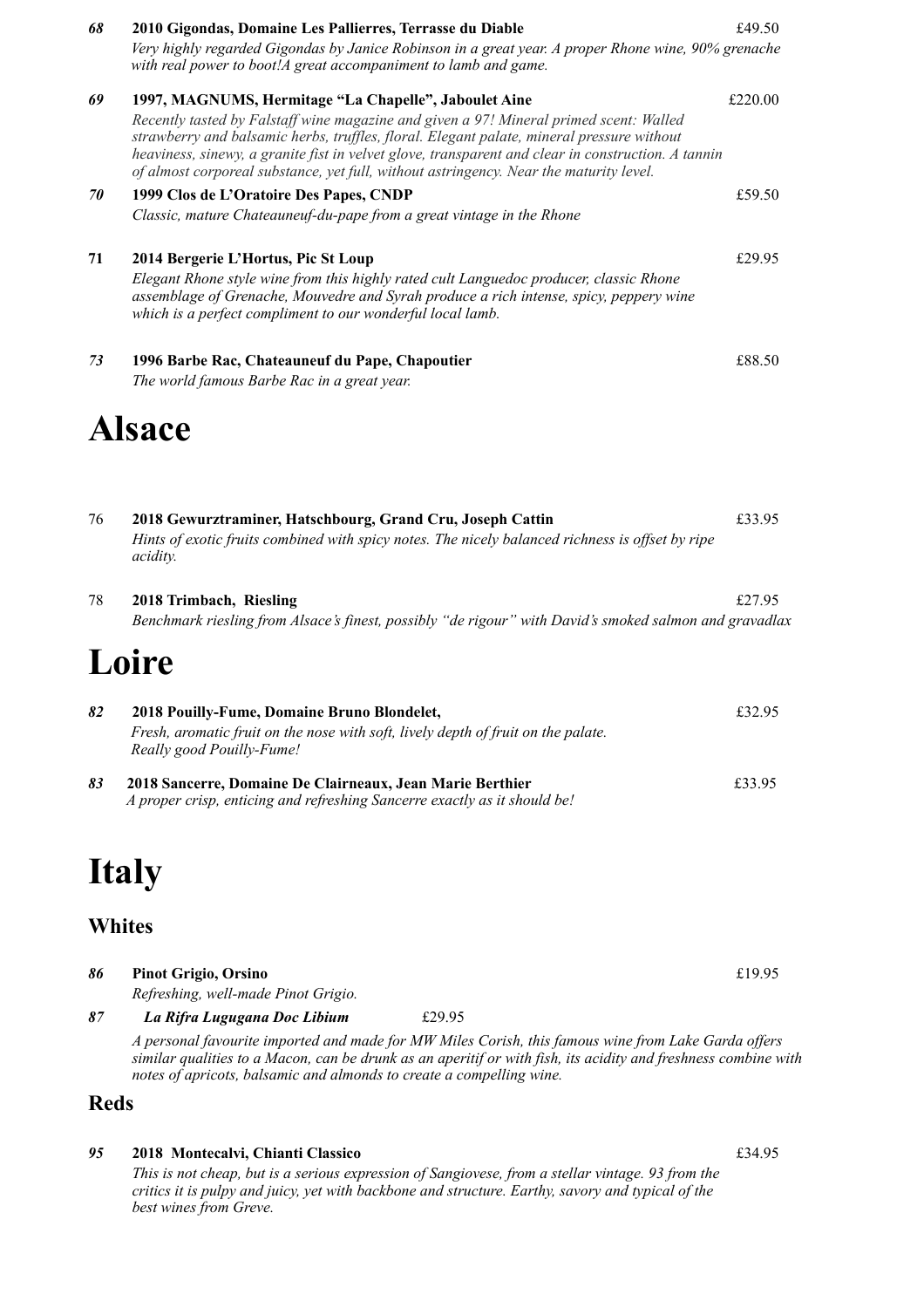| 96         | 2018 Neropasso, Biscardo<br>Recommended whilst fishing by Australian Master of Wine Miles Corish this a great inexpensive<br>food wine, a big wine with a real depth of fruit and flavour.                | £26.95  |
|------------|-----------------------------------------------------------------------------------------------------------------------------------------------------------------------------------------------------------|---------|
| 97         | 2013, Amarone, Bertani<br>A very good award winning Amarone which is rarely seen in the UK, rich and intense as it<br>should be!                                                                          | £49.95  |
| 99         | 1995 Barbaresco, Gaja<br>Simply stellar Barbaresco from the legendary Angelo Gaja. A saturated deep ruby red this is a<br>brooding, structured yet sensual wine for the connoisseur at a very fair price. | £195.00 |
|            | Spain                                                                                                                                                                                                     |         |
| White      |                                                                                                                                                                                                           |         |
| 102        | Argo Albarino, Rias Baixas<br>Spain's most famous white wine made for MW Miles Corish, fresh elegant and fruity                                                                                           | £28.95  |
| <b>Red</b> |                                                                                                                                                                                                           |         |
| 103        | Oscar Tobia Daimon Tinto, Cosecha, Rioja<br>Our house Rioja, from Bodegas Tobia in the Rioja Alta.                                                                                                        | £22.95  |

*105* **2015, Navajas, Crianza** £24.95 *Benchmark rioja, lovely fruit with vanilla notes on the finish from the judicious use of oak.*

*107* **1995 Baron de Chirel, RIOJA RESERVA, Marques de Riscal** £130.00

*Luxurious and sophisticated, with excellent fruit and oak, a definite mineral note with a*

*touch of smokiness. Great structure and balance almost like a great Pauillac!*

## **Germany**

| <i>111</i> | 2010 Altenbamburger, Rotenburg Reisling Spatslese, Gut Hermannsberg, Nahe                            | £32.50 |
|------------|------------------------------------------------------------------------------------------------------|--------|
|            | A very gentle fragrance of exotic fruit finds expression on the palate in a successful               |        |
|            | composition of grapefruit, orange and mandarin flavours. The character of the vintage                |        |
|            | is reflected in an invigorating acidity. The finish is marked by an exquisite notion of citrus peel. |        |
|            | A lithe and lissome classic of a Spätlese which should give pleasure for many years to come.         |        |

| <i>112</i> | 2010 Niederhauser Reisling Trocken Gut Hermannsberg, Nahe                                       | £29.95 |
|------------|-------------------------------------------------------------------------------------------------|--------|
|            | Dry Riesling, straw yellow with a subtle nose, fine spice and minerality. Juicy, opulent, dense |        |
|            | structure, good body, lasting and balanced on the palate. Very good, a treat not always seen    |        |
|            | here at a great price.                                                                          |        |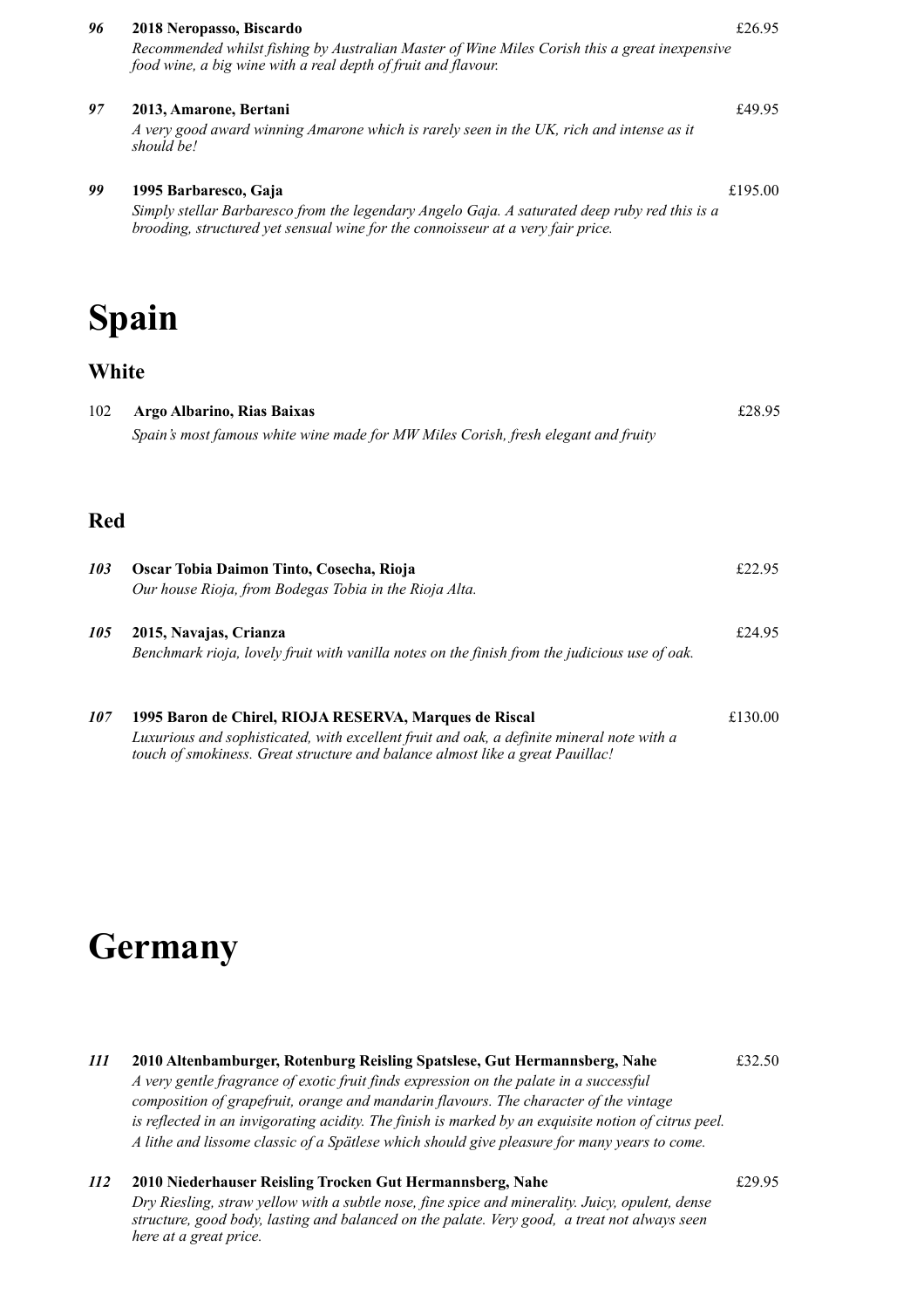## **Australia**

### **White**

| 122           | No Stone Unturned, Semillion Chardonnay<br>Good mixture of honeyed semillion and citrus chardonnay for a refreshing medium wine                                                                                                                                                                                                                                                                                                                                                                                                                                                                                                                                     | £17.95 |
|---------------|---------------------------------------------------------------------------------------------------------------------------------------------------------------------------------------------------------------------------------------------------------------------------------------------------------------------------------------------------------------------------------------------------------------------------------------------------------------------------------------------------------------------------------------------------------------------------------------------------------------------------------------------------------------------|--------|
| Red           |                                                                                                                                                                                                                                                                                                                                                                                                                                                                                                                                                                                                                                                                     |        |
| <b>126</b>    | <b>Stone The Crows, Shiraz Cabernet</b><br>Tell-tale Australian traits in the glass - inviting, warm and spicy, this Shiraz based wine delivers<br>on all points.                                                                                                                                                                                                                                                                                                                                                                                                                                                                                                   | £19.95 |
| 127           | 2010 Harewood Estate, Shiraz Cabernet<br>An aged, rich fruit driven wine in a successful year for the estate, it has rewarded cellaring,<br>a very satisfying drink.                                                                                                                                                                                                                                                                                                                                                                                                                                                                                                | £27.85 |
| 128           | 1998 Wynns Michael Shiraz<br>Iconic Coonawarra **** estate with exceptionally long living Shiraz. I have cellared<br>this wine for over 15 years, and it is worth the wait! An opulent nose of heady spices<br>and ripe fruit: blackberries and mulberry. Wonderful intensity and complexity it was<br>the star of a recent tasting. Good value.                                                                                                                                                                                                                                                                                                                    | £88.95 |
| 129           | <b>2008 Harewood Estate Shiraz</b><br>Lovely aged Shiraz in a good year for Western Australia, nearly all these wines are drunk<br>too quickly and patience has been rewarded!!!                                                                                                                                                                                                                                                                                                                                                                                                                                                                                    | £29.95 |
| 130           | 1996 Hill of Grace Shiraz, Henschke, Barossa<br>£575.00<br>Hill of Grace is a unique delineated single historic vineyard. Planted in the 1860s by an<br>ancestor, Nicolaus Stanitzki. This is probably the best Hill of Grace produced to date. Opaque<br>crimson mauve colour. The nose displays aromas of dusty mint, spice, and a touch of leather.<br>The palate is filled with superb ripe fruit. Raspberries, blueberries, vanilla, confectionary and<br>spice fill every corner of the mouth and are amplified by fine, dry tannins, followed by a very<br>long lingering, blackberry, liquorice, spice aftertaste. Bought direct from the Henschke cellars. |        |
| 131<br>£59.95 | 2006 The Ironstone Pressings d'Arenberg, McLaren Vale                                                                                                                                                                                                                                                                                                                                                                                                                                                                                                                                                                                                               |        |
|               | Rated 93 by Robert Parker "The 2006 The Ironstone Pressings Grenache (70%)-Shiraz<br>(25%)-Mourvedre (5%) offers a complex nose of cedar, leather, espresso, spice box, violets,<br>black cherry, and blueberry compote. On the palate it offers up gobs of spicy, savory fruit,<br>lovely integration of oak, tannin, and acidity, and a 45-second finish. Drink it from 2013 to 2026".                                                                                                                                                                                                                                                                            |        |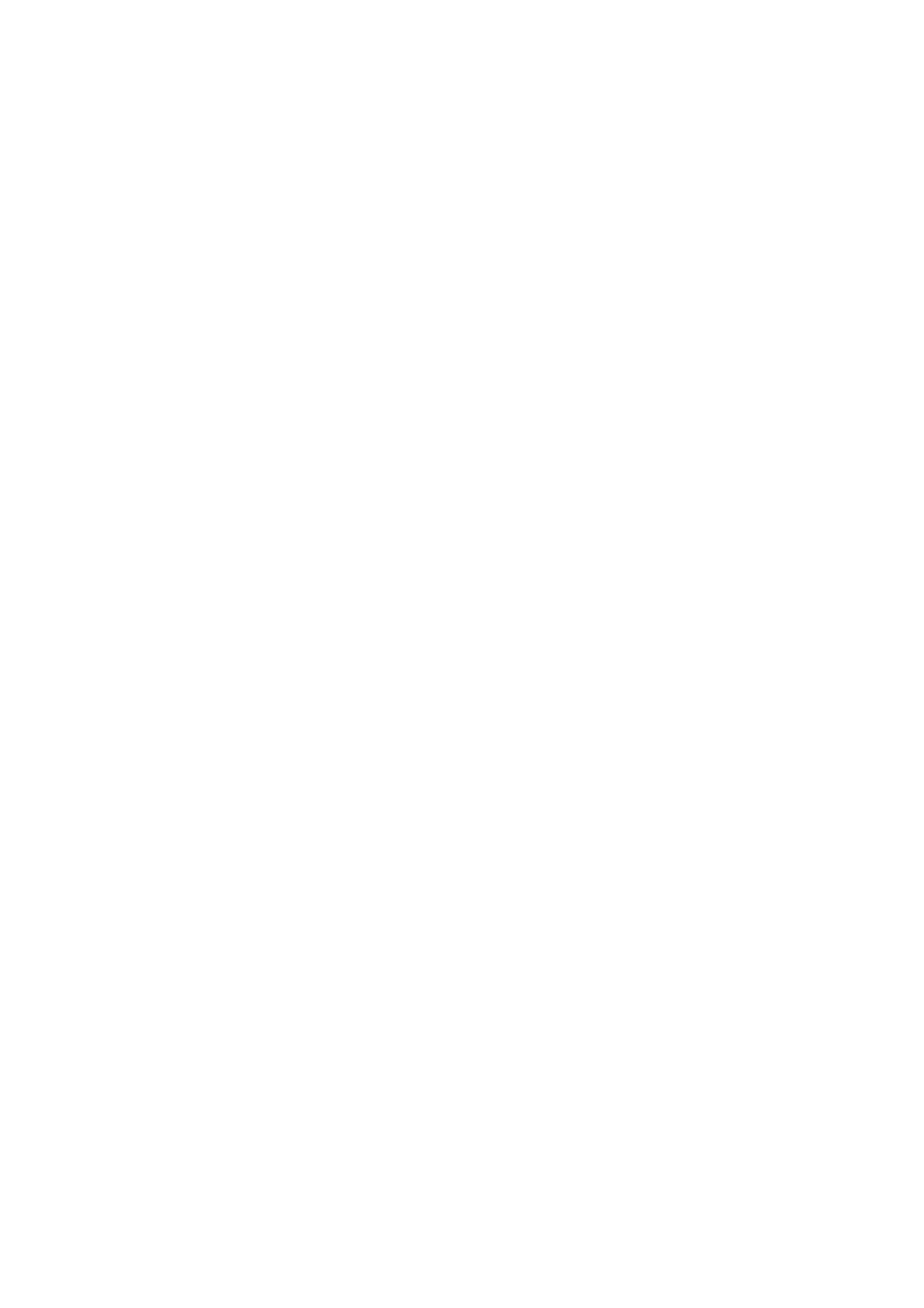### **South Africa**

#### **White**

| 142 | Chenin Blanc, Cherry Tree, Western Cape, South Africa<br>A wine for all palates that goes well with most foods.                                                      | £19.95 |
|-----|----------------------------------------------------------------------------------------------------------------------------------------------------------------------|--------|
| 143 | 2019 Chenin Blanc, Windmeul Winery<br>Gorgeous Chenin, not my favorite grape, but this made me change my mind! Refreshing,<br>full, and satisfying all in one glass! | £24.95 |
| Red |                                                                                                                                                                      |        |

*147* **2019 Pinotage, Windmeul Winery,** £24.95 *This is a medium to full-bodied red with an approachable earthy berry fruit and ripe damson aromas that lead to a soft styled palate of real character.* 

### **New Zealand**

#### **White**

#### *151* **2019 Fairhall Downs, Sauvignon Blanc, Marlborough** £29.95 *This premium Marlborough sauvignon is one of just a handful of producers that grow and harvest all their own single vineyard grapes and this shines through. This wine has a balance of taste, length of palate and sophistication that set it apart from most of the competition!!! Do try it and you will be rewarded.*

### **Red**

#### *154* **2012 Te Motu, Kokoro** £69.95

*This cult "claret" style, merlot dominated wine has a 94 score from New Zealand critic Bob Campbell and is a sign of the changing times in the wine world where a more open mind is now required to not miss out on some very worthy wines. This is intense, long, elegant, and not immediately New World but with a lovely but not overstated fruit. Very satisfying!*

### **Chile**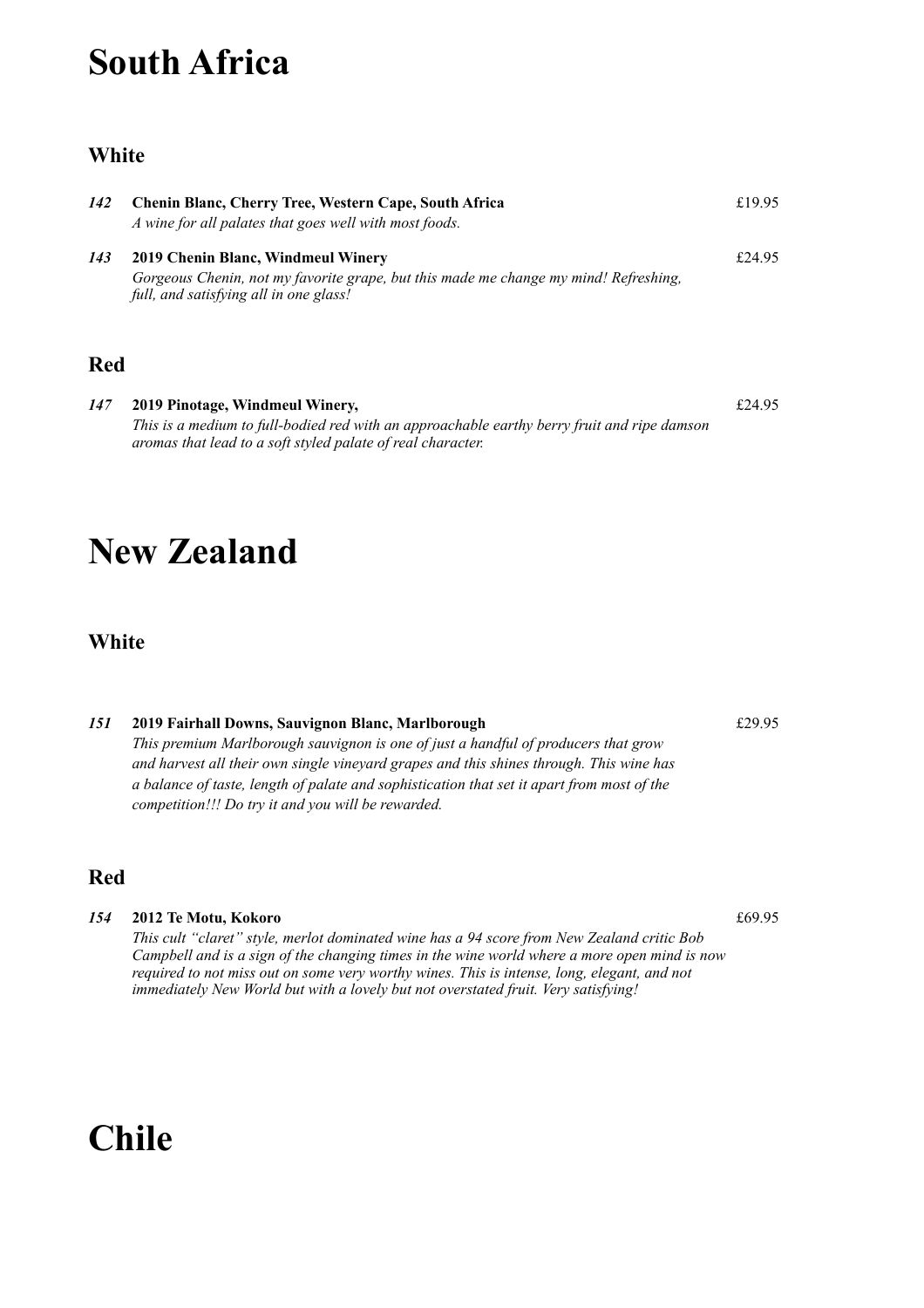#### **White**

| 5   | Sauvignon Blanc, De Martino                                                                                                                                                  | £19.95 |
|-----|------------------------------------------------------------------------------------------------------------------------------------------------------------------------------|--------|
|     | Good value dry, grassy, fresh gulpable, refreshing Chilean Sauvignon.                                                                                                        |        |
| 156 | 2017 Gran Riserva, Sibaris, Chardonnay, Undurraga                                                                                                                            | £25.95 |
|     | Simply staggering for the price level, a nose of vanilla, oak and fruit give way to a broad rich<br>palate that is balanced by a minerality and acidity that is so good!     |        |
| 157 | 2018 Gran Riserva, Sibaris, Sauvignon Blanc, Underugga                                                                                                                       | £25.95 |
|     | Again lovely wine making! This is reminiscent of a Sancerre to me, herbaceous notes of<br>elderflower blossom with a good balance of length, acidity and mineral complexity. |        |
|     |                                                                                                                                                                              |        |

#### **Red**

- 158 **2016 Gran Riserva, Sibaris, Pinot Noir, Undurraga,** £25.95 *A revelation! A serious Pinot Noir that is Cotes de Nuits in character, lovely red fruits with good tannins and structure giving an elegant wine that is recommended.*
- 159 **2013 Leyda, Pinot Noir, Terroir Hunter, Undurraga** £32.95  *The terroir range, small vinyards carefully chosen and researched give New World wines that are not in your face, subtle and classy, spring to mind. This wine has aged beautifully and is now soft, elegant and mature, a real pleasure!*
- *160* **2013 Leyda Syrah, Terroir Hunter, Underugga** £32.95 *Again meticulous attention to detail and only 650 cases made, I managed originally to buy 40 of these and sold them all but then managed to find what I imagine is the last 60 left in the world! Think French Hermitage in character that has fooled a few noted wine tasters and you will realise why I am so keen on this wine!!! Simply amazing value on a wine list or at just £114 a case of 6 in the shop as is the Pinot Noir above!*

### **Argentina**

*163* **2019 Malbec,** £25.95 *Intense colour with sweet aromas of blackberries and plums. Simply lovely, a really vibrant mouthful!*

### **Rosé Wines**

| 164 | 2019 Rioja Rosado Real de a Ocho,                                                                                                                                                                            | £26.95 |
|-----|--------------------------------------------------------------------------------------------------------------------------------------------------------------------------------------------------------------|--------|
|     | This vibrant, refreshing and complex rosé from the high-altitude hills of Rioja Alta offers aromas<br>of cherries and wild strawberries coupled with flavours of redcurrant and pomegranate. Really<br>good. |        |
| 165 | 2017 Sancerre Rose, Fernand Girard et Fils                                                                                                                                                                   | £34.95 |
|     | Lovely, elegant Sancerre Rose a classic of its kind.                                                                                                                                                         |        |

*167* **2019 Bella Modella, Pinot Grigio Rose** £19.95 *Delightful pale pink rose with summer berries and a crisp finish*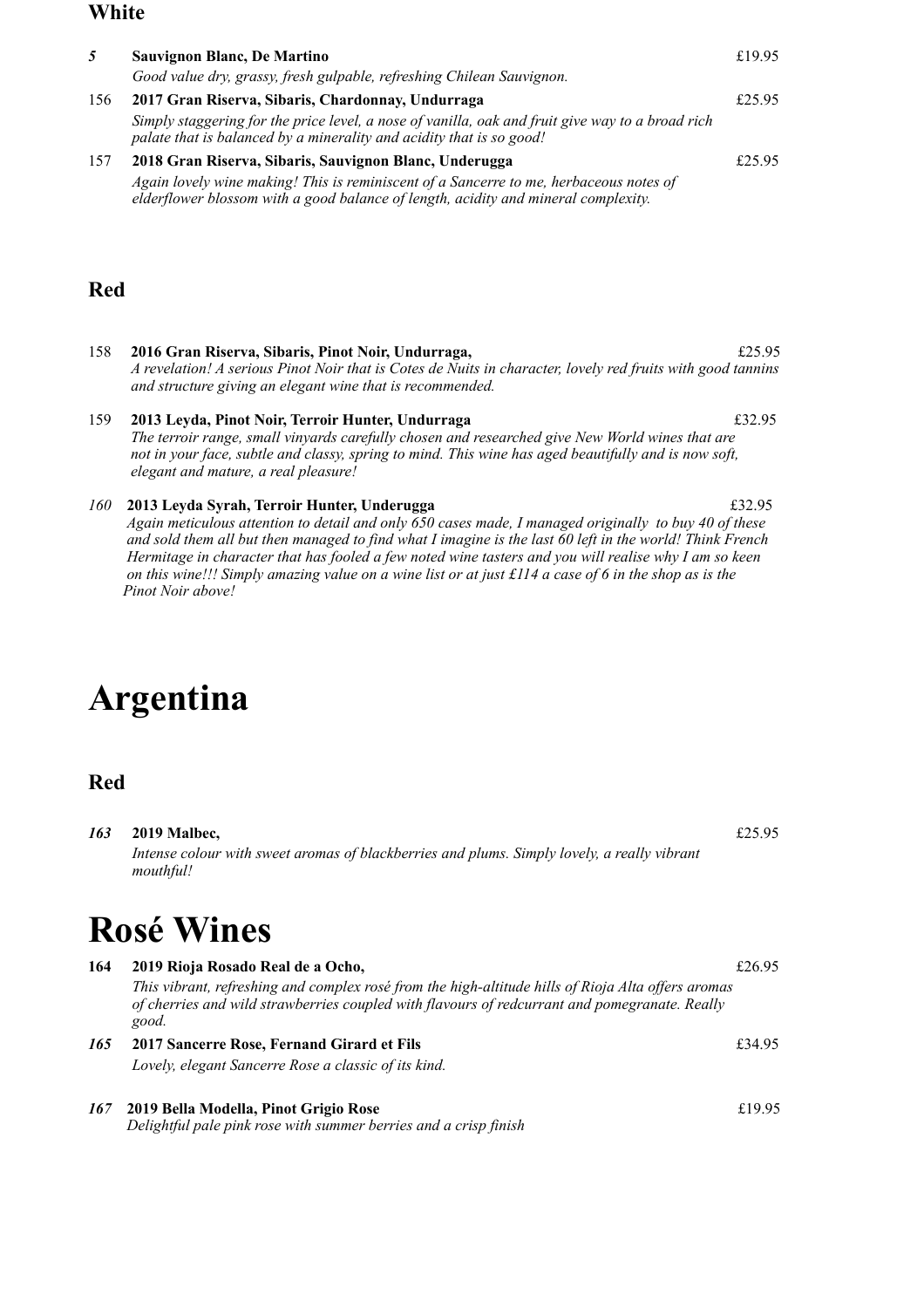### **Magnum Selection**



 *Profound botrytis character. Full bodied, rich, ripe, caramel/apricot aromas and flavours.*

### **Port**

| 187 | 2005 Quinta do Bucheiro, Vintage Port<br>A ripe fleshy vintage, starting to show well                             | £47.50 |
|-----|-------------------------------------------------------------------------------------------------------------------|--------|
| 188 | 1983 Gould Campbell, Vintage Port<br>Very fine vintage port, a 92 from the critics in a noted year for the estate | £69.95 |

### **Half Bottles White**